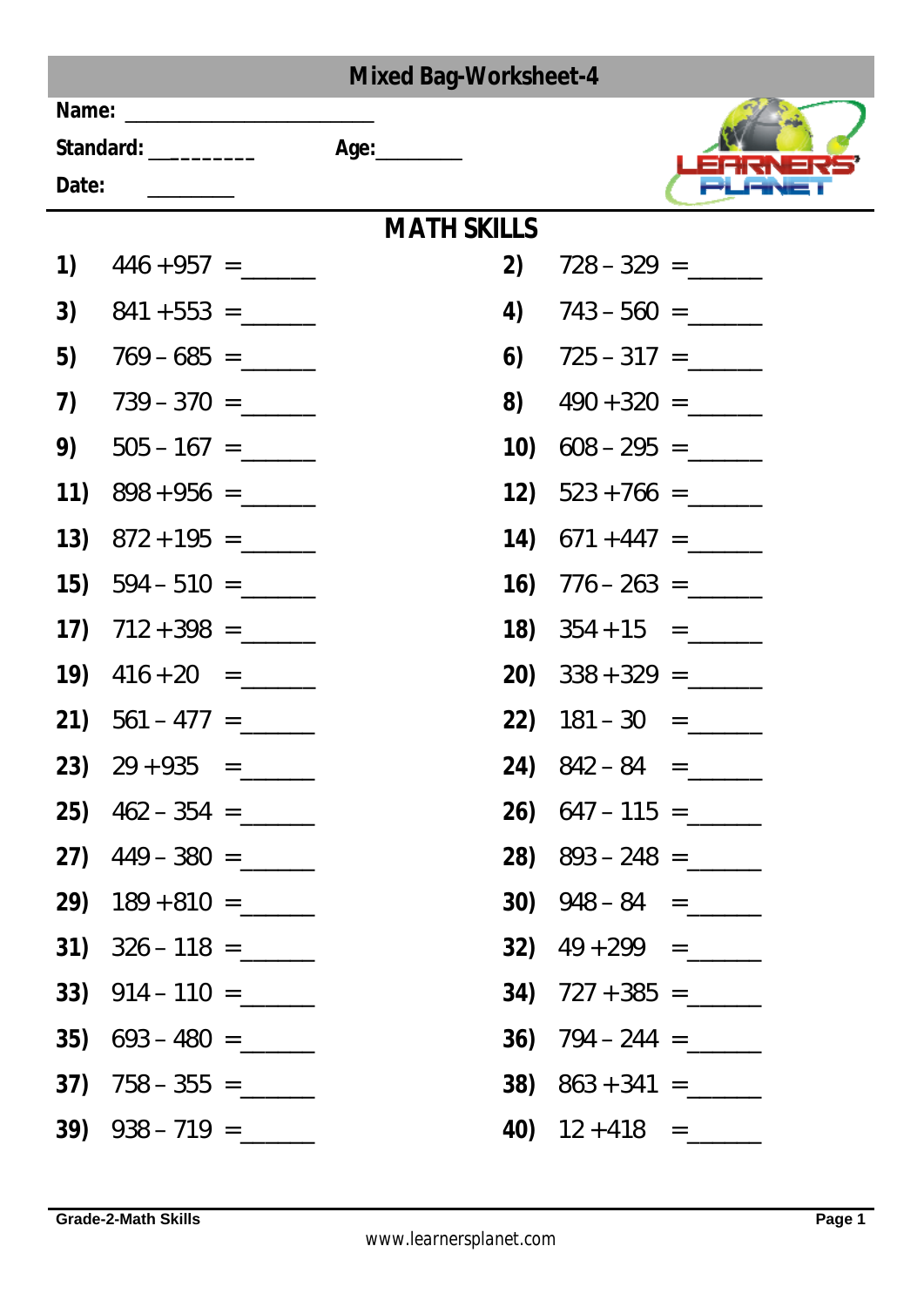| <b>Mixed Bag-Worksheet-4</b> |                    |      |                   |      |      |
|------------------------------|--------------------|------|-------------------|------|------|
| Name:                        |                    |      |                   |      |      |
|                              | Standard: ________ |      | Age:_________     |      |      |
| Date:                        |                    |      |                   |      |      |
|                              |                    |      | <b>ANSWER KEY</b> |      |      |
|                              | (1)                | 1403 |                   | (21) | 84   |
|                              | (2)                | 399  |                   | (22) | 151  |
|                              | (3)                | 1394 |                   | (23) | 964  |
|                              | (4)                | 183  |                   | (24) | 758  |
|                              | (5)                | 84   |                   | (25) | 108  |
|                              | (6)                | 408  |                   | (26) | 532  |
|                              | (7)                | 369  |                   | (27) | 69   |
|                              | (8)                | 810  |                   | (28) | 645  |
|                              | (9)                | 338  |                   | (29) | 999  |
|                              | (10)               | 313  |                   | (30) | 864  |
|                              | (11)               | 1854 |                   | (31) | 208  |
|                              | (12)               | 1289 |                   | (32) | 348  |
|                              | (13)               | 1067 |                   | (33) | 804  |
|                              | (14)               | 1118 |                   | (34) | 1112 |
|                              | (15)               | 84   |                   | (35) | 213  |
|                              | (16)               | 513  |                   | (36) | 550  |
|                              | (17)               | 1110 |                   | (37) | 403  |
|                              | (18)               | 369  |                   | (38) | 1204 |
|                              | (19)               | 436  |                   | (39) | 219  |
|                              | (20)               | 667  |                   | (40) | 430  |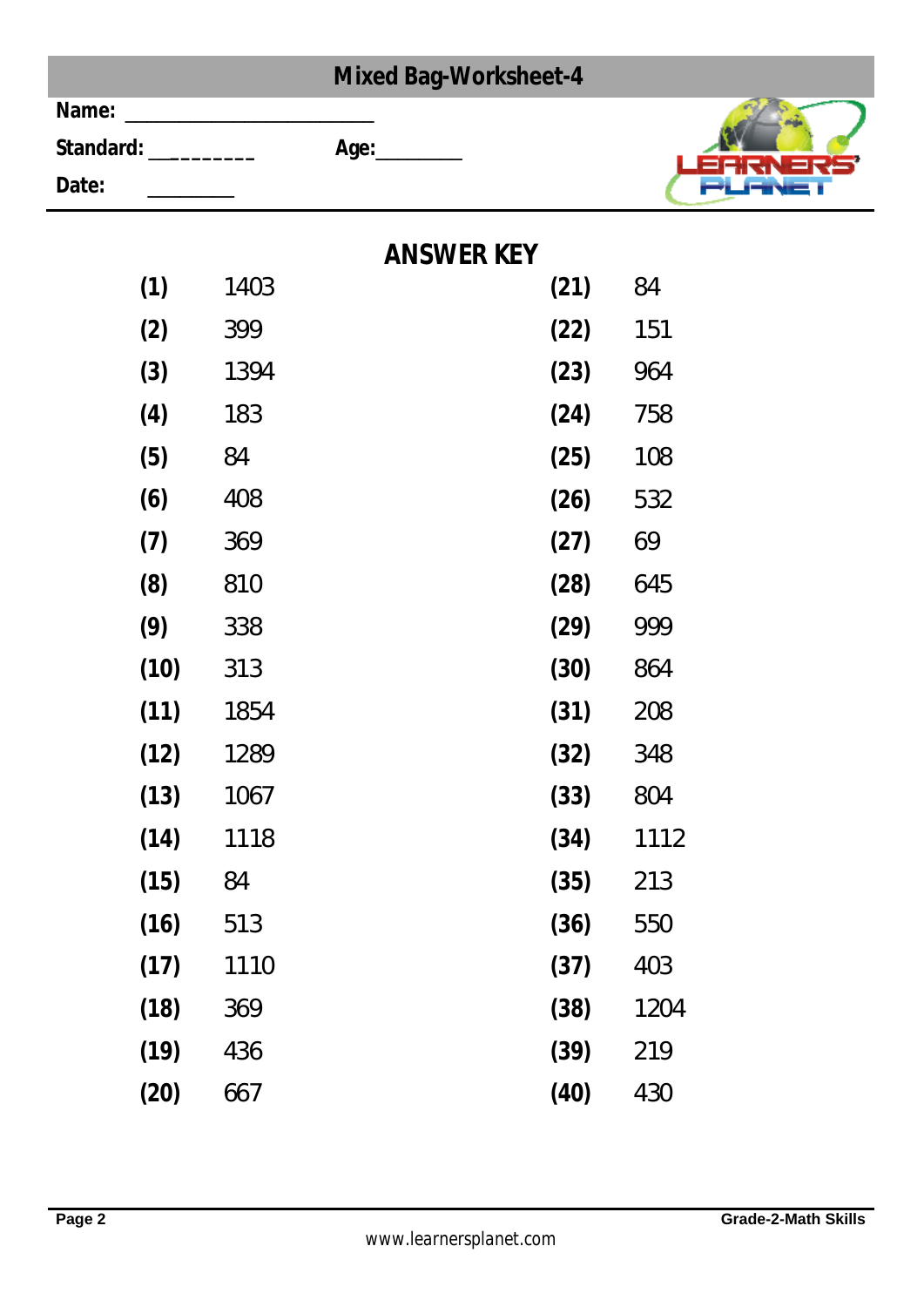| <b>Mixed Bag-Worksheet-5</b>                                                                                                                                                                                                                                                                                                                                                                                                                                  |                          |                               |  |                         |                                                                                                                                    |                        |  |
|---------------------------------------------------------------------------------------------------------------------------------------------------------------------------------------------------------------------------------------------------------------------------------------------------------------------------------------------------------------------------------------------------------------------------------------------------------------|--------------------------|-------------------------------|--|-------------------------|------------------------------------------------------------------------------------------------------------------------------------|------------------------|--|
| Name: ______________<br>Standard: __________<br>Date: $\frac{1}{\sqrt{1-\frac{1}{2}}\sqrt{1-\frac{1}{2}}\sqrt{1-\frac{1}{2}}\sqrt{1-\frac{1}{2}}\sqrt{1-\frac{1}{2}}\sqrt{1-\frac{1}{2}}\sqrt{1-\frac{1}{2}}\sqrt{1-\frac{1}{2}}\sqrt{1-\frac{1}{2}}\sqrt{1-\frac{1}{2}}\sqrt{1-\frac{1}{2}}\sqrt{1-\frac{1}{2}}\sqrt{1-\frac{1}{2}}\sqrt{1-\frac{1}{2}}\sqrt{1-\frac{1}{2}}\sqrt{1-\frac{1}{2}}\sqrt{1-\frac{1}{2}}\sqrt{1-\frac{1}{2}}\sqrt{1-\frac{1}{2}}$ |                          | Age: $\_\_\_\_\_\_\_\_\_\_\_$ |  |                         |                                                                                                                                    |                        |  |
|                                                                                                                                                                                                                                                                                                                                                                                                                                                               |                          |                               |  | <b>PRBOLEM FILL-INS</b> |                                                                                                                                    |                        |  |
|                                                                                                                                                                                                                                                                                                                                                                                                                                                               |                          |                               |  | 2) $453 + 993 =$        |                                                                                                                                    | 3) $237 + \_ = 240$    |  |
|                                                                                                                                                                                                                                                                                                                                                                                                                                                               | 4) $769 - 371 =$         |                               |  | 5) $-+41 = 122$         |                                                                                                                                    | 6) $562 + 251 =$       |  |
|                                                                                                                                                                                                                                                                                                                                                                                                                                                               | 7) $351 - 323 =$         |                               |  | 8) $523 - 118 =$ ____   |                                                                                                                                    | $9)$ $950$ $387 = 563$ |  |
|                                                                                                                                                                                                                                                                                                                                                                                                                                                               | <b>10)</b> $401 -$ = 304 |                               |  | 11) $494 + 521 =$ ____  |                                                                                                                                    | 12) $1+$ = 119         |  |
|                                                                                                                                                                                                                                                                                                                                                                                                                                                               | <b>13)</b> $608 - 351$   |                               |  | <b>14)</b> $938 - 880$  |                                                                                                                                    | 15) $179 + \_ = 776$   |  |
|                                                                                                                                                                                                                                                                                                                                                                                                                                                               |                          | <b>16)</b> $-+807 = 1466$     |  | 17) $561 + 443 =$       |                                                                                                                                    | 18) $-+344 = 725$      |  |
|                                                                                                                                                                                                                                                                                                                                                                                                                                                               |                          | <b>19)</b> $836 -$ = 667      |  |                         | <b>20)</b> $393 + \_ = 930$                                                                                                        | 21) $-+448 = 501$      |  |
|                                                                                                                                                                                                                                                                                                                                                                                                                                                               |                          |                               |  |                         | 22) $406 + 730 =$ 23) $861  = 306$ 24) $922  = 550$                                                                                |                        |  |
|                                                                                                                                                                                                                                                                                                                                                                                                                                                               |                          |                               |  |                         | 25) $+74 = 189$ 26) $215 + 226 = 226$ 27) $-422 = 212$                                                                             |                        |  |
|                                                                                                                                                                                                                                                                                                                                                                                                                                                               |                          |                               |  |                         | 28) $176 + \underline{\hspace{1cm}} = 1162$ 29) $\underline{\hspace{1cm}} - 58 = 443$ 30) 424 244 = 668                            |                        |  |
|                                                                                                                                                                                                                                                                                                                                                                                                                                                               |                          | 31) $915 + 604 =$ ____        |  |                         | 32) $515 - 222$ 33) $153 + 432 =$                                                                                                  |                        |  |
|                                                                                                                                                                                                                                                                                                                                                                                                                                                               |                          |                               |  |                         | 34) $761-571 =$ 35) $-+486 = 568$ 36) $19-0 =$                                                                                     |                        |  |
|                                                                                                                                                                                                                                                                                                                                                                                                                                                               |                          |                               |  |                         | 37) $848 + \underline{\hspace{1cm}} = 1430$ 38) $458 - 266 = \underline{\hspace{1cm}}$ 39) $886 + \underline{\hspace{1cm}} = 1537$ |                        |  |